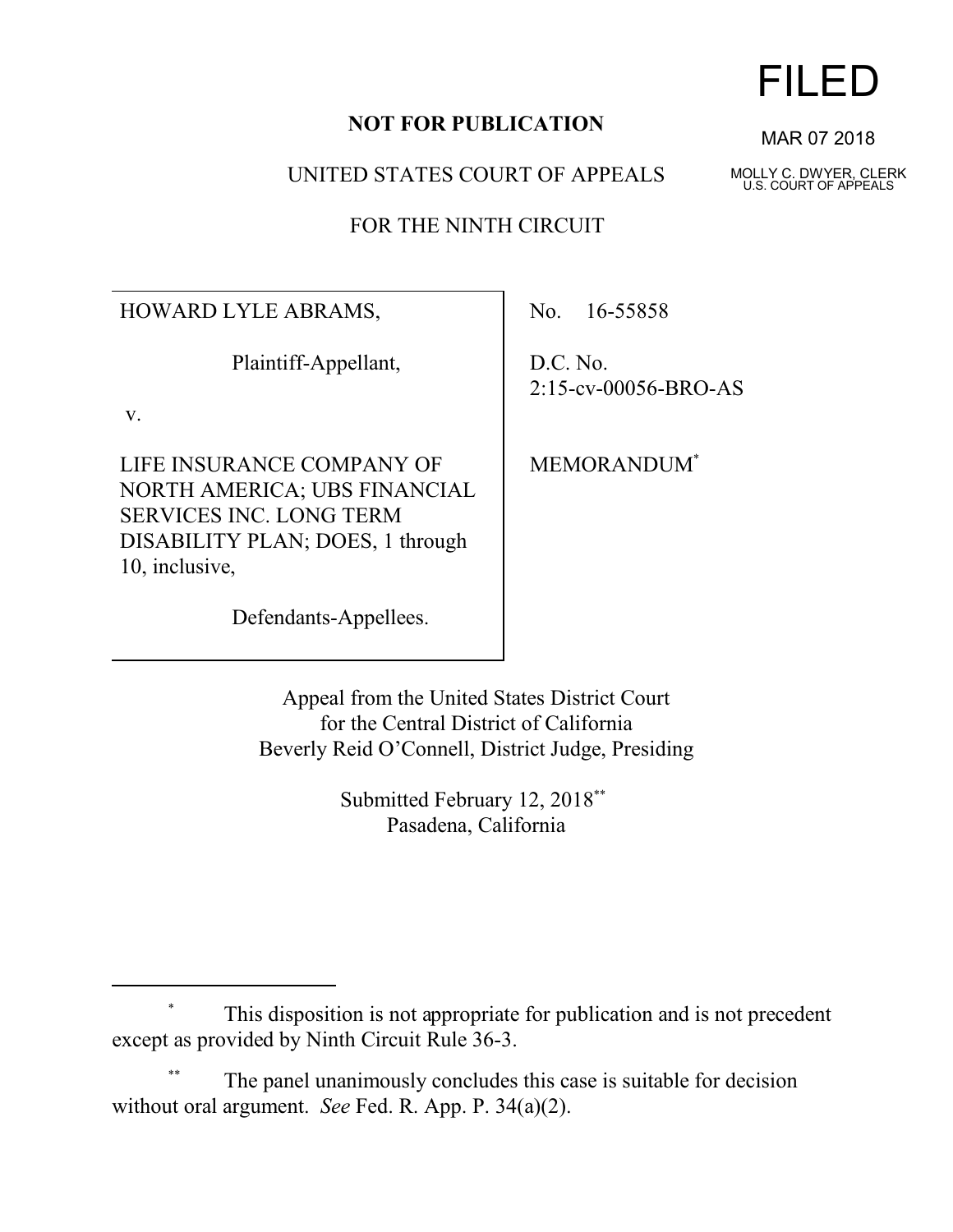Before: BERZON and BYBEE, Circuit Judges, and WOODCOCK,\*\*\* District Judge.

Howard Abrams sued Life Insurance Company of North America (LINA) and UBS Financial Services Inc. Long Term Disability Plan (the Plan), respectively the claims administrator and plan sponsor of a long-term disability (LTD) plan in which Abrams was enrolled, for violations of the Employee Retirement Income Security Act of 1974 (ERISA). Abrams alleged that the Plan breached the terms of the LTD plan by offsetting his monthly benefit by 50% of his monthly wages pursuant to the "Work Incentive Benefit" (the Benefit), a term in the summary plan description (SPD) and LINA Policy. According to Abrams, he is entitled to the maximum monthly benefit for the life of the insurance policy without any offsets.

After permitting Abrams several opportunities to amend his pleadings, the district court dismissed in its entirety his Third Amended Complaint without leave to amend. We affirm.

**1.** The Work Incentive Benefit contained in the summary plan description does not violate the disclosure requirements of ERISA and its implementing

The Honorable John A. Woodcock, Jr., United States District Judge for the District of Maine, sitting by designation.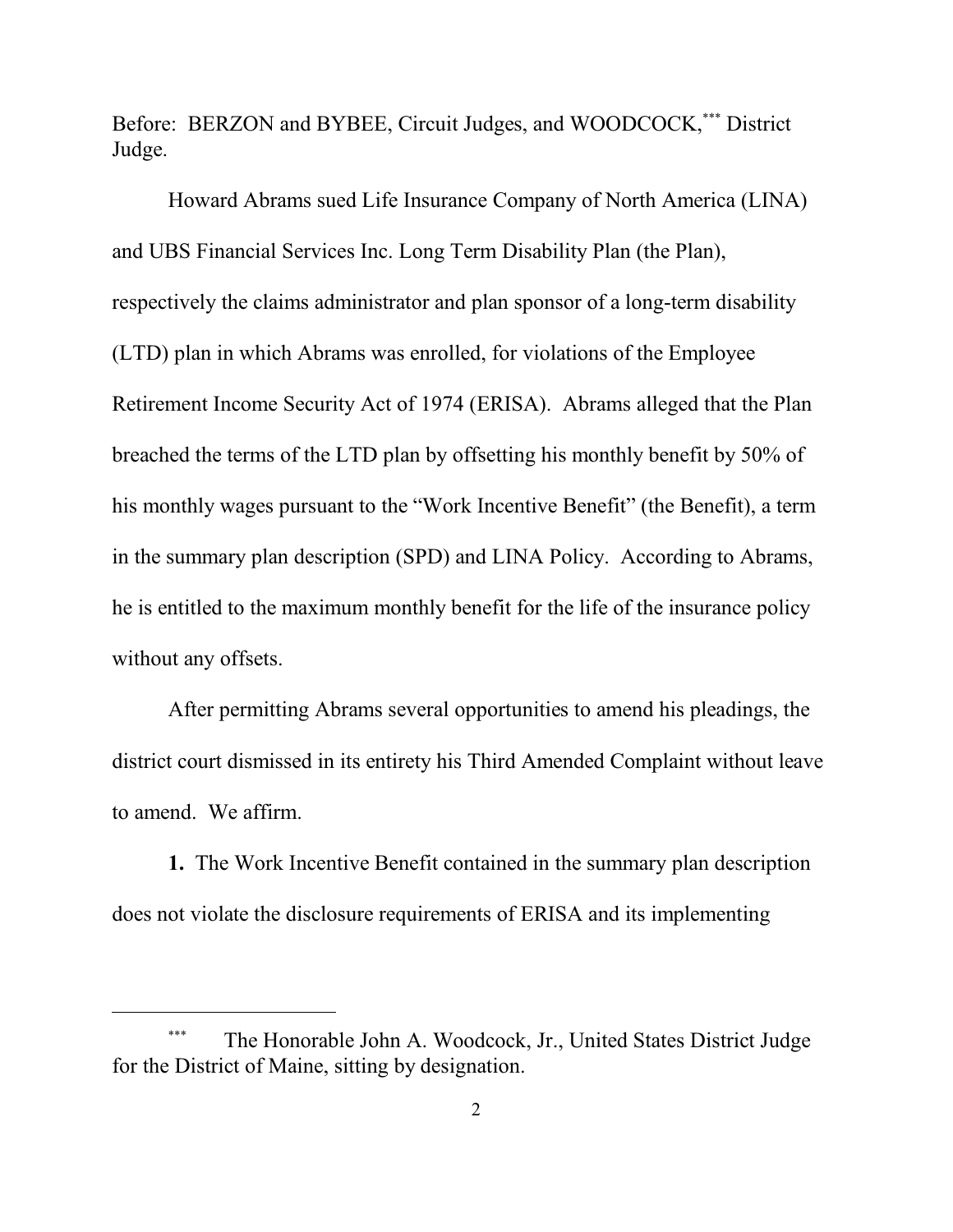regulations. *See, e.g.*, *Spinedex Physical Therapy USA Inc. v. United Healthcare of Arizona, Inc.* ("*Spinedex*"), 770 F.3d 1282, 1295–96 (9th Cir. 2014).

ERISA mandates that an SPD "explain the 'circumstances which may result in disqualification, ineligibility, or denial or loss of benefits' in a manner 'calculated to be understood by the average plan participant,' and that information must be 'sufficiently accurate and comprehensive to reasonably apprise' plan participants of their rights and obligations under the plan." *Scharff v. Raytheon Co. Short Term Disability Plan*, 581 F.3d 899, 904 (9th Cir. 2009) (quoting 29 U.S.C. § 1022(a)–(b)). A Department of Labor regulation further requires that exceptions to coverage and provisions restricting or limiting benefits "not be minimized, rendered obscure, or otherwise made to appear unimportant." 29 C.F.R. § 2520.102-2(b); *see Spinedex*, 770 F.3d at 1295.

The Plan's SPD satisfies these requirements with regard to the Work Incentive Benefit. The SPD clearly explains how Abrams's monthly benefit would be impacted by money he earned while receiving disability benefits:

If you return to work while disabled, your monthly benefit will not be offset for employment earnings during the work incentive benefit period. . . . Work Incentive benefits for CIGNA . . . can continue for 24 months and apply only once to each period of disability. . . . After 24 months of disability, CIGNA will reduce your monthly benefit by 50% of your current earnings.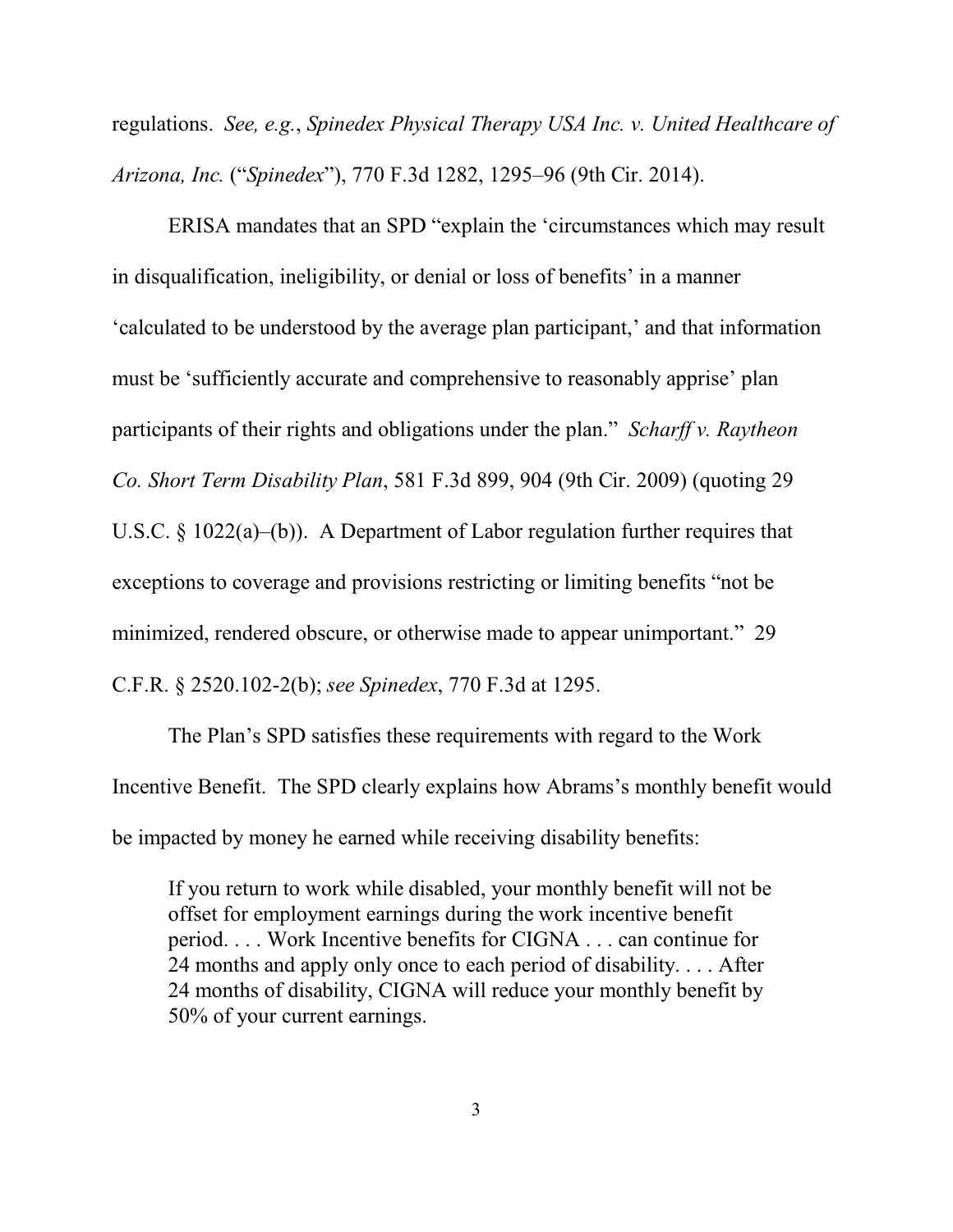The "circumstances . . . result[ing] in . . . [a] loss of benefits" are apparent from the language of the Benefit: after 24 months, the monthly benefit will be reduced by 50% of the beneficiary's monthly income. Such language would "reasonably apprise" an "average plan participant" of her rights and obligations under the Plan and the circumstances under which her monthly benefit would be offset. 29 U.S.C. § 1022(a); *Scharff*, 581 F.3d at 904.

 That conclusion is not undermined by the SPD's statement that "[t]he total of your group and individual policy coverage . . . will never be less than 60% of your LTD Benefits Base Salary." While Abrams's policy *coverage* would never be less than \$300,000—60% of the policy's maximum covered salary—the SPD does not state that his monthly *benefit* would never fall below the policy maximum. To the contrary, the SPD outlines a litany of circumstances under which a plan participant's benefits would be reduced, limited, or offset.

Nor does the SPD "minimize[], render[] obscure," or otherwise make to seem unimportant the Work Incentive Benefit offset. 29 C.F.R. § 2520.102-2(b). The Benefit and its offset are described in the same style, typeface, and type size as the rest of the SPD and are located "in close conjunction with" the description of the plan's benefits. *Id.*; *compare Arnold v. Arrow Transp. Co. of Del.*, 926 F.2d 782, 786 (9th Cir. 1991) (concluding that limited liability provision "within a few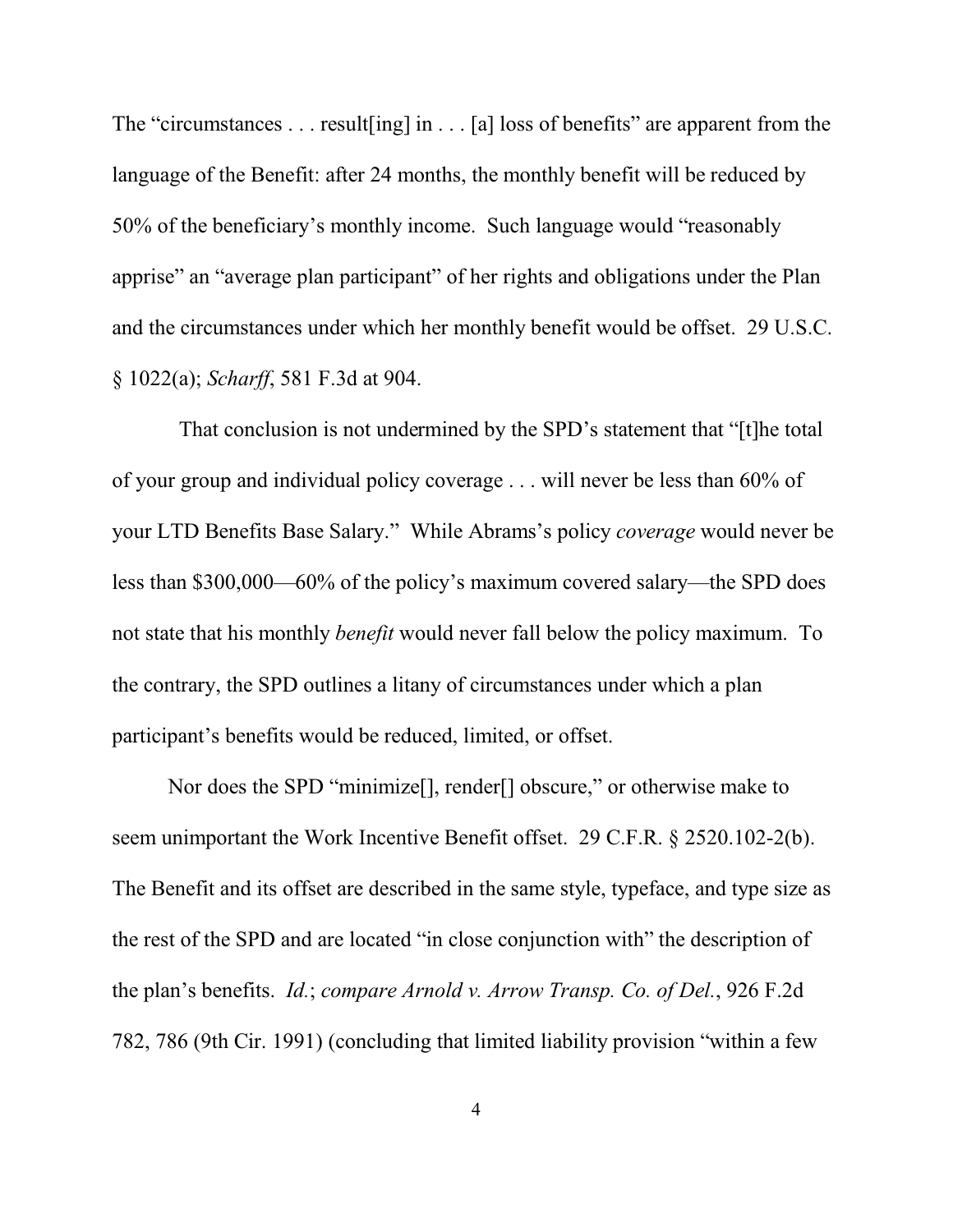pages [of the benefits section] in a short document" satisfied ERISA), *with Spinedex*, 770 F.3d at 1295 (provision limiting benefits inadequate where the provision is separated from the benefits section by fifteen unrelated sections covering more than thirty pages of text). Abrams's remaining arguments—that the Benefit is not given special emphasis or mentioned more than once in the SPD—are unavailing because they have no grounding in ERISA's requirements. The Work Incentive Benefit does not violate ERISA and is valid and enforceable.

**2.** For largely the same reasons, the Work Incentive Benefit, as described in the LINA policy, does not violate the "reasonable expectations doctrine."<sup>1</sup> The common-law doctrine of reasonable expectations requires that restrictive provisions in insurance contracts be "clear, plain, and conspicuous." *See Saltarelli v. Bob Baker Grp. Med. Tr.*, 35 F.3d 382, 386–87 (9th Cir. 1994). That requirement supplements ERISA's express disclosure requirements. *Scharff*, 581 F.3d at 904.

Abrams concedes that the words of the Benefit are clear, and—as we concluded above—the Benefit plainly describes how monthly benefits are offset by

<sup>&</sup>lt;sup>1</sup> Abrams conceded in his operative complaint that he was not entitled to benefits "under the literal terms of the LINA policy," as opposed to the SPD, raising serious questions about whether he may challenge the adequacy of the policy. Because we conclude the policy does not violate the reasonable expectations doctrine in any event, we do not address the waiver issue.